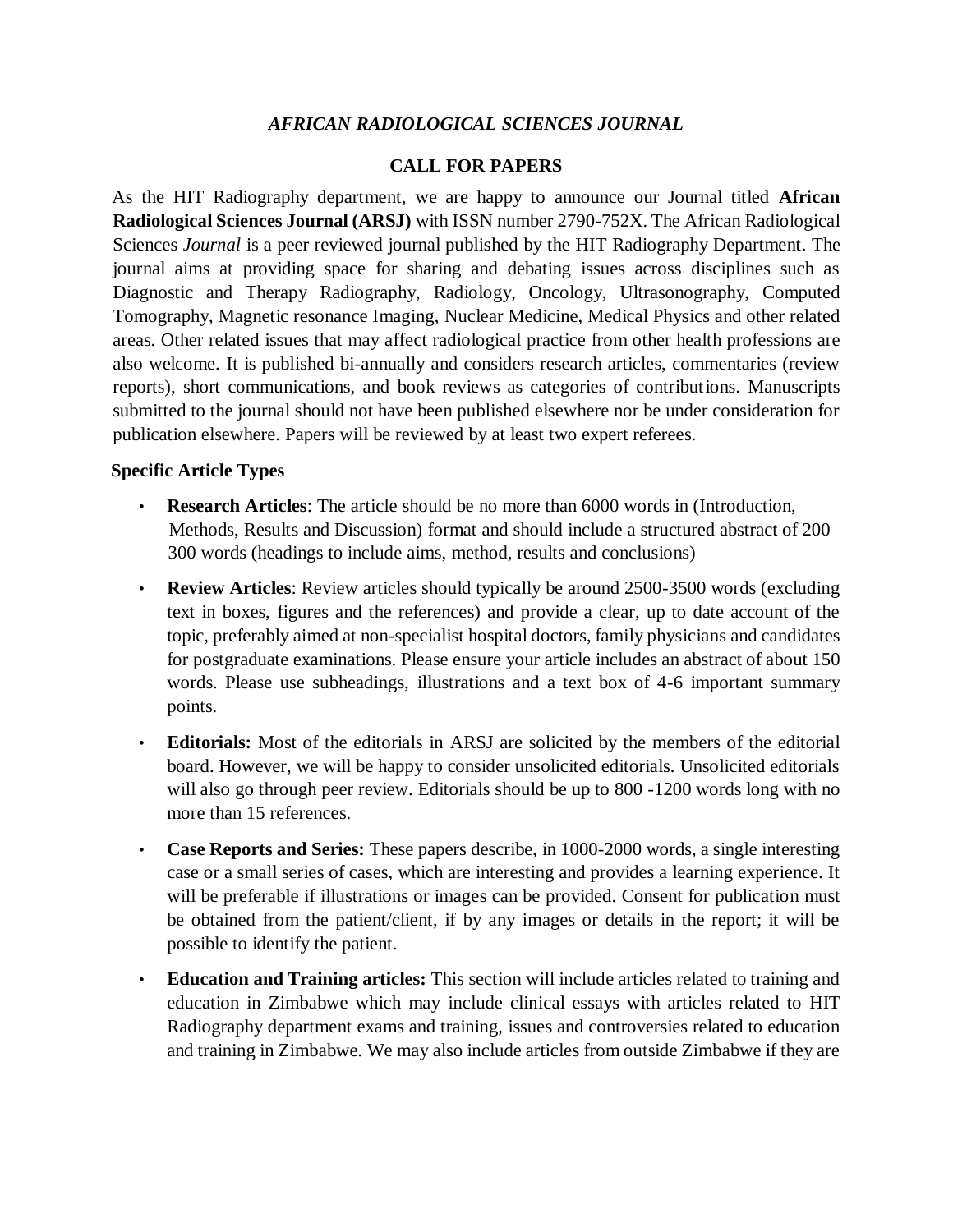of educational value. Such articles should not be more than 2000 words with maximum 15 references.

- **Medicine in Pictures:** Clinical pictures of an educational value (e.g., a skin rash, radiographs, sonograms, CT scan, MRI and ECGs, etc..) will be considered if they are accompanied by a brief text which includes the following: 1) title, 2) introduction paragraph presenting the clinical scenario, 3) a question with one correct and three incorrect answers, 4) list of differential diagnosis 5) discussion of correct answer and 6) brief explanation of incorrect answers. Authors must obtain signed informed consent from the patient.
- **Clinical Practice**: articles focus on the assessment and management of the common clinical conditions encountered in the primary care. They should be less than 3000 words.

## **Guidelines for Authors**

## **Format of Presentation**

- $\triangleright$  Submissions must be in English.
- $\triangleright$  Manuscripts should be in Microsoft Word using 12-point Times New Roman and double spaced.
- $\triangleright$  The cover page of the manuscript should have the title, authors' names, addresses and affiliations; plus, email address, telephone number of the corresponding author.
- $\triangleright$  The next page should begin with title followed by abstract.
- $\triangleright$  The manuscript title should be brief and informative.
- $\triangleright$  All pages must be numbered consecutively.
- All articles should be preceded by an **abstract of between 150 and 200 words**.
- $\triangleright$  The abstract must give concise statement of intention, methodology, results, conclusion and a statement on recommendations.
- A **maximum of six key words** should accompany the abstract.
- The length of articles should be a **maximum of 6000 words** including tables, figures and references.
- $\triangleright$  Tables and figures should be embedded in the text.
- *Evidence of compliance with ethical issues is required. Authors should therefore attach ethical clearance certificates.*
- $\triangleright$  The text of the article should normally include the following: Introduction; Methodology; Results; Discussion; Conclusion and (Recommendations or) Implications and Further Research.
- $\triangleright$  Contributors should ensure that their papers are comprehensively edited and proofread before submission. A *separate confirmation letter from the editor should accompany all submissions*.
- $\triangleright$  Referencing should adhere to the Vancouver referencing style.